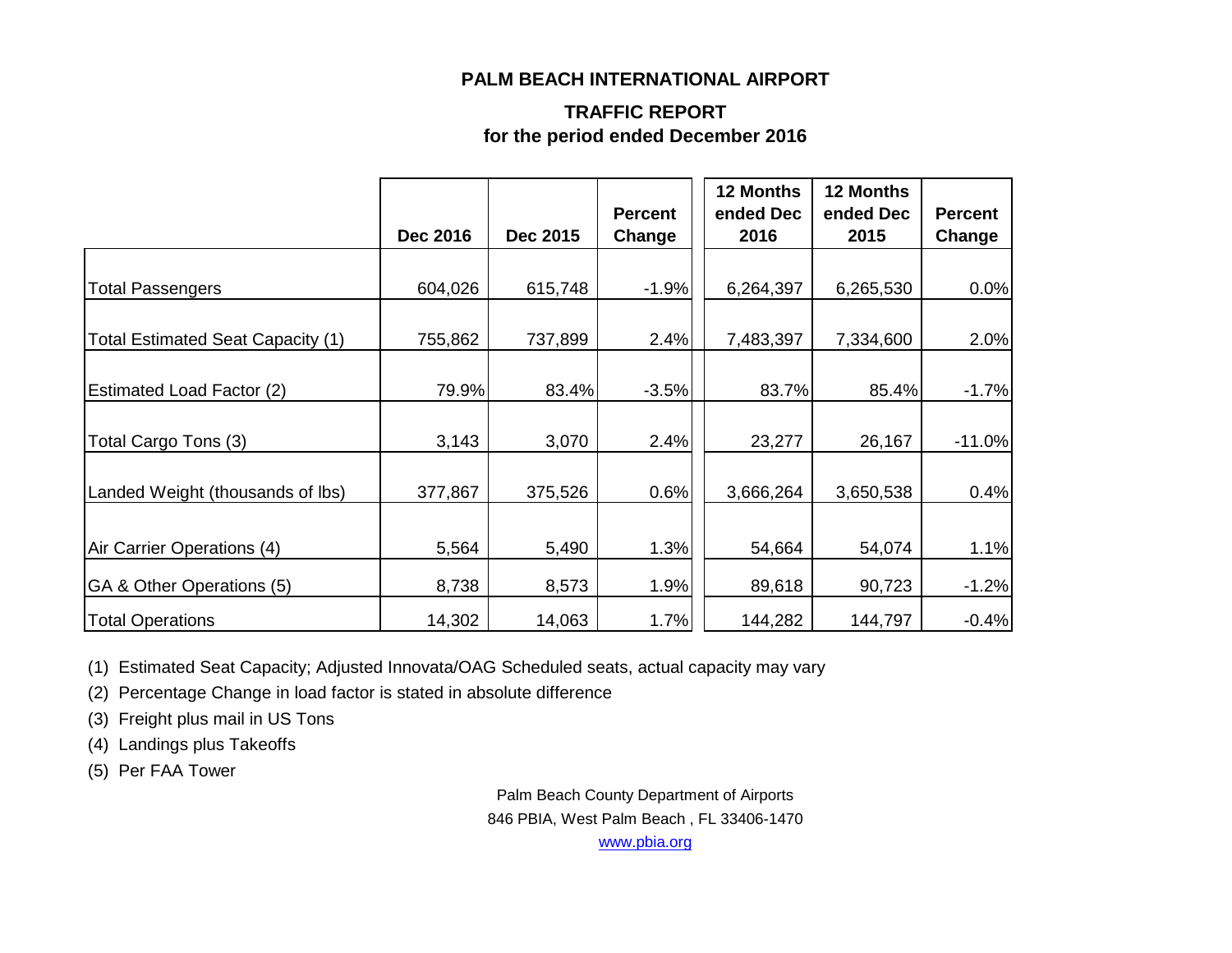# **PALM BEACH INTERNATIONAL AIRPORT**

# **ENPLANEMENT TRAFFIC REPORT for the period ended December 2016**

### **Airline Percentage of Market**

|                                  |                 |         | <b>12 Months ended</b> |         |  |
|----------------------------------|-----------------|---------|------------------------|---------|--|
|                                  | Dec 2016        |         | Dec 2016               |         |  |
|                                  | <b>Enplaned</b> | Market  | Enplaned               | Market  |  |
|                                  | Passengers      | Share   | Passengers             | Share   |  |
| <b>Total Enplaned Passengers</b> | 281,065         | 100.00% | 3,135,027              | 100.00% |  |
| JetBlue Airways                  | 76,326          | 27.16%  | 852,587                | 27.20%  |  |
| Delta Air Lines                  | 70,757          | 25.17%  | 852,929                | 27.21%  |  |
| <b>American Airlines</b>         | 52,367          | 18.63%  | 590,314                | 18.83%  |  |
| <b>Southwest Airlines</b>        | 30,693          | 10.92%  | 334,207                | 10.66%  |  |
| United                           | 25,881          | 9.21%   | 313,749                | 10.01%  |  |
| <b>Frontier Airlines</b>         | 7,303           | 2.60%   | 40,251                 | 1.28%   |  |
| Air Canada                       | 7,074           | 2.52%   | 44,945                 | 1.43%   |  |
| <b>Spirit Airlines</b>           | 6,915           | 2.46%   | 42,905                 | 1.37%   |  |
| Silver International             | 1,353           | 0.48%   | 15,714                 | 0.50%   |  |
| <b>Bahamasair</b>                | 1,169           | 0.42%   | 15,494                 | 0.49%   |  |
| <b>Sun Country Airlines</b>      | 981             | 0.35%   | 5,538                  | 0.18%   |  |
| Westjet                          | 246             | 0.09%   | 5,034                  | 0.16%   |  |
| <b>Allegiant Air</b>             |                 | 0.00%   | 15,731                 | 0.50%   |  |
| Canadian North                   |                 | 0.00%   | 3,849                  | 0.12%   |  |
| Nolinor                          |                 | 0.00%   | 1,088                  | 0.03%   |  |
| <b>XTRAirways</b>                |                 | 0.00%   | 692                    | 0.02%   |  |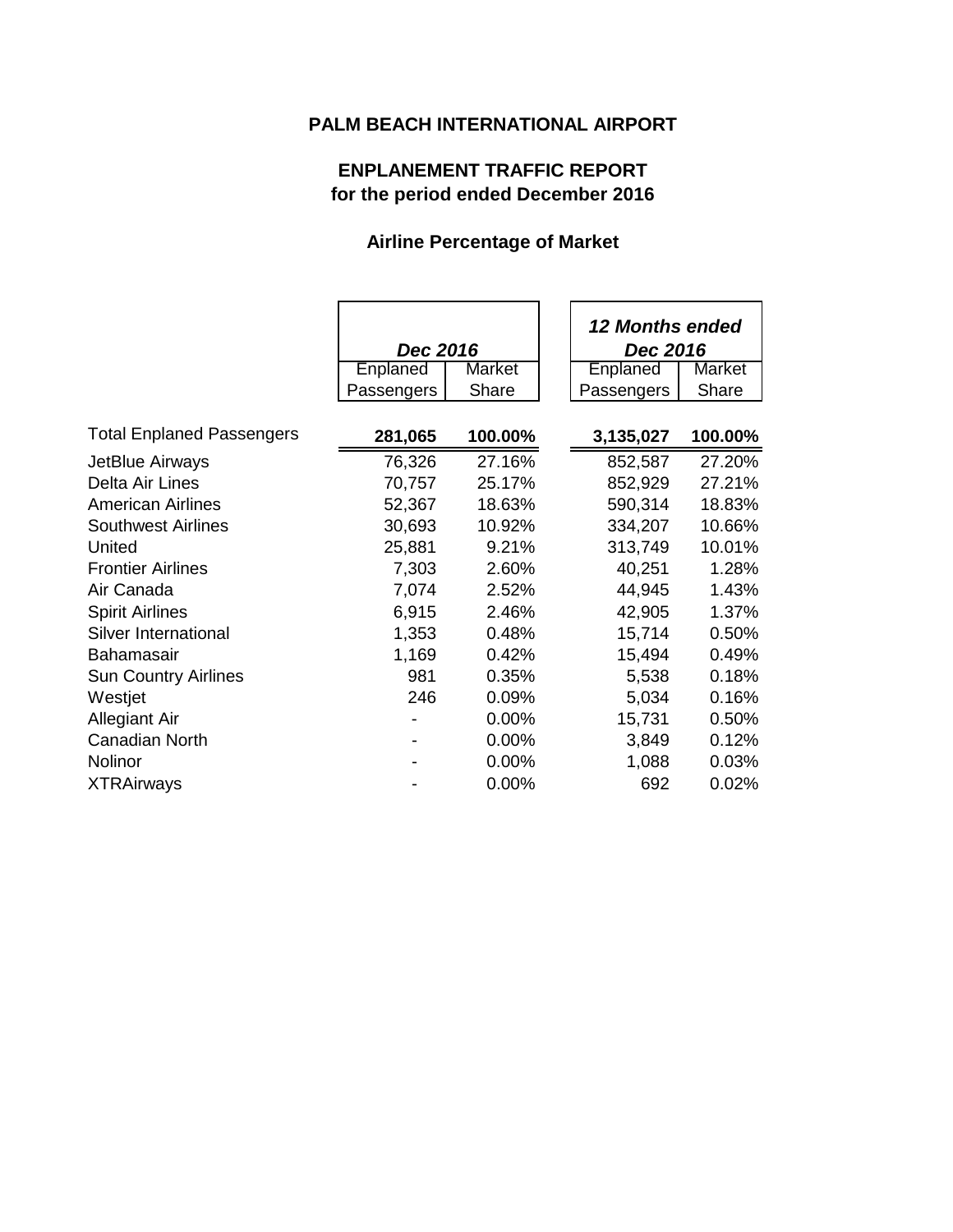# **PALM BEACH INTERNATIONAL AIRPORT**

# **TRAFFIC REPORT for the period ended December 2016**

# **Change in Enplanements by Airline**

|                                  | Dec 2016<br>Enplaned<br>Passengers | Dec 2015<br>Enplaned<br>Passengers | <b>Change in Month to</b><br><b>Month enplanements</b><br>Change | Percentage<br>Change |
|----------------------------------|------------------------------------|------------------------------------|------------------------------------------------------------------|----------------------|
| <b>Total Enplaned Passengers</b> | 281,065                            | 286,912                            | (5, 847)                                                         | $-2.0\%$             |
| JetBlue Airways                  | 76,326                             | 79,762                             | (3, 436)                                                         | $-4.3%$              |
| Delta Air Lines                  | 70,757                             | 70,996                             | (239)                                                            | $-0.3%$              |
| <b>American Airlines</b>         | 52,367                             | 56,285                             | (3,918)                                                          | $-7.0%$              |
| <b>Southwest Airlines</b>        | 30,693                             | 29,508                             | 1,185                                                            | 4.0%                 |
| United                           | 25,881                             | 29,270                             | (3,389)                                                          | $-11.6%$             |
| <b>Frontier Airlines</b>         | 7,303                              | 2,401                              | 4,902                                                            | 204.2%               |
| Air Canada                       | 7,074                              | 6,339                              | 735                                                              | 11.6%                |
| <b>Spirit Airlines</b>           | 6,915                              | 8,226                              | (1, 311)                                                         | $-15.9%$             |
| Silver International             | 1,353                              | 1,286                              | 67                                                               | 5.2%                 |
| Bahamasair                       | 1,169                              | 1,202                              | (33)                                                             | $-2.7%$              |
| <b>Sun Country Airlines</b>      | 981                                |                                    | 981                                                              | n/a                  |
| Westjet                          | 246                                | 358                                | (112)                                                            | $-31.3%$             |
| <b>Allegiant Air</b>             |                                    | 1,279                              | (1,279)                                                          | $-100.0%$            |